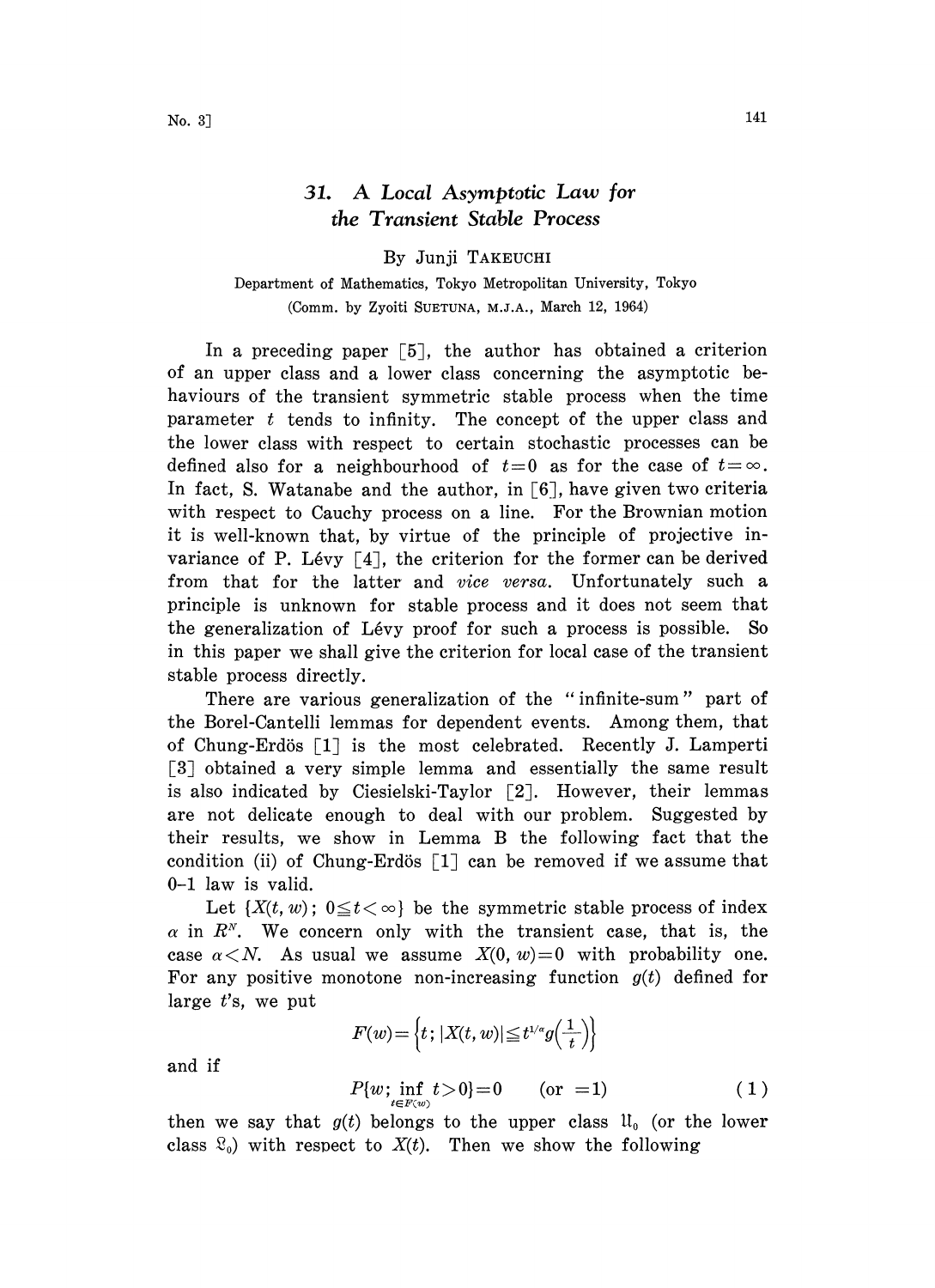142 **J. TAKEUCHI** [Vol. 40,

**Theorem.** A positive monotone non-increasing function  $g(t)$ belongs to the lower class  $\mathfrak{L}_{0}$  or to the upper class  $\mathfrak{U}_{0}$  according as the integral

$$
\int_{0}^{\infty} \frac{1}{t} \left\{ g(t) \right\}^{N-a} dt \tag{2}
$$

is convergent or divergent.

Corollary. For any  $\delta > 0$ , we have

$$
P\left\{\lim\limits_{t\to 0}\frac{|X(t,w)|}{t^{1/a}|\log t|^{-\frac{1+\delta}{N-a}}}=\infty\right\}\!=\!1
$$

and

$$
P\left\{\liminf_{t\to 0}\frac{|X(t,\,w)|}{t^{1/\alpha}|\!\log t|^{\frac{1}{N-\alpha}}}\!=\!0\right\}\!=\!1.
$$

First of all we state, for convenience of reference, two lemmas which we need in the sequel.

Lemma A. For any  $r > 0$ ,  $T \ge 0$  and  $K > 1$ , put

 $H(T, KT; r) = P\{ |X(t)| \le r \quad for \; some \quad T < t \le KT \}.$ 

Then we have

$$
H(T, KT; r) \leq c_1 \left(\frac{r}{T^{1/\alpha}}\right)^{N-\alpha}, \tag{3}
$$

where  $c_1$  is a positive constant.

Further there exist a positive integer <sup>c</sup> and a positive constant  $c<sub>2</sub>$  such that

$$
H(T, KT; r) \geq c_2 \left(\frac{r}{T^{1/\alpha}}\right)^{N-\alpha} \tag{4}
$$

holds for every  $T^{1/\alpha} \geq r$  and  $K \geq c > 1$ .

*Proof.* Applying Lemma 4 of  $\lceil 5 \rceil$ , we obtain

$$
H(T, KT; r) \leq P\{|X(t)| \leq r \text{ for some } t > T\} \leq c_1 \left(\frac{r}{T^{1/\alpha}}\right)^{N-\alpha}
$$

The inequality (4) is just Lemma 5 of  $[5]$ . (The c's in the present paper are not, of course, the same as in  $\lceil 5 \rceil$ .)

**Lemma B.** Let  $\{E_k\}$  be a sequence of events satisfying (i), (ii) and (iii):

$$
(i) \quad \sum_{k=1}^{\infty} P(E_k) = \infty.
$$

(ii)  $P(\limsup E_k)=0$  or 1.

(iii) There exist two absolute constants  $c_3$  and  $c_4$  with the following property: to each  $E_j$  there corresponds a set of events  $E_{j_1},\cdots,E_{j_k}$ belonging to  ${E<sub>k</sub>}$  such that

$$
\sum_{i=1}^{s} P(E_j \cap E_{j_i}) \! < \! c_3 P(E_j) \tag{5}
$$

and that for any other  $E_k$  than  $E_{j_i}$  ( $1 \leq i \leq s$ ) which stands after E in the sequence (viz.  $k > j$ ), the inequality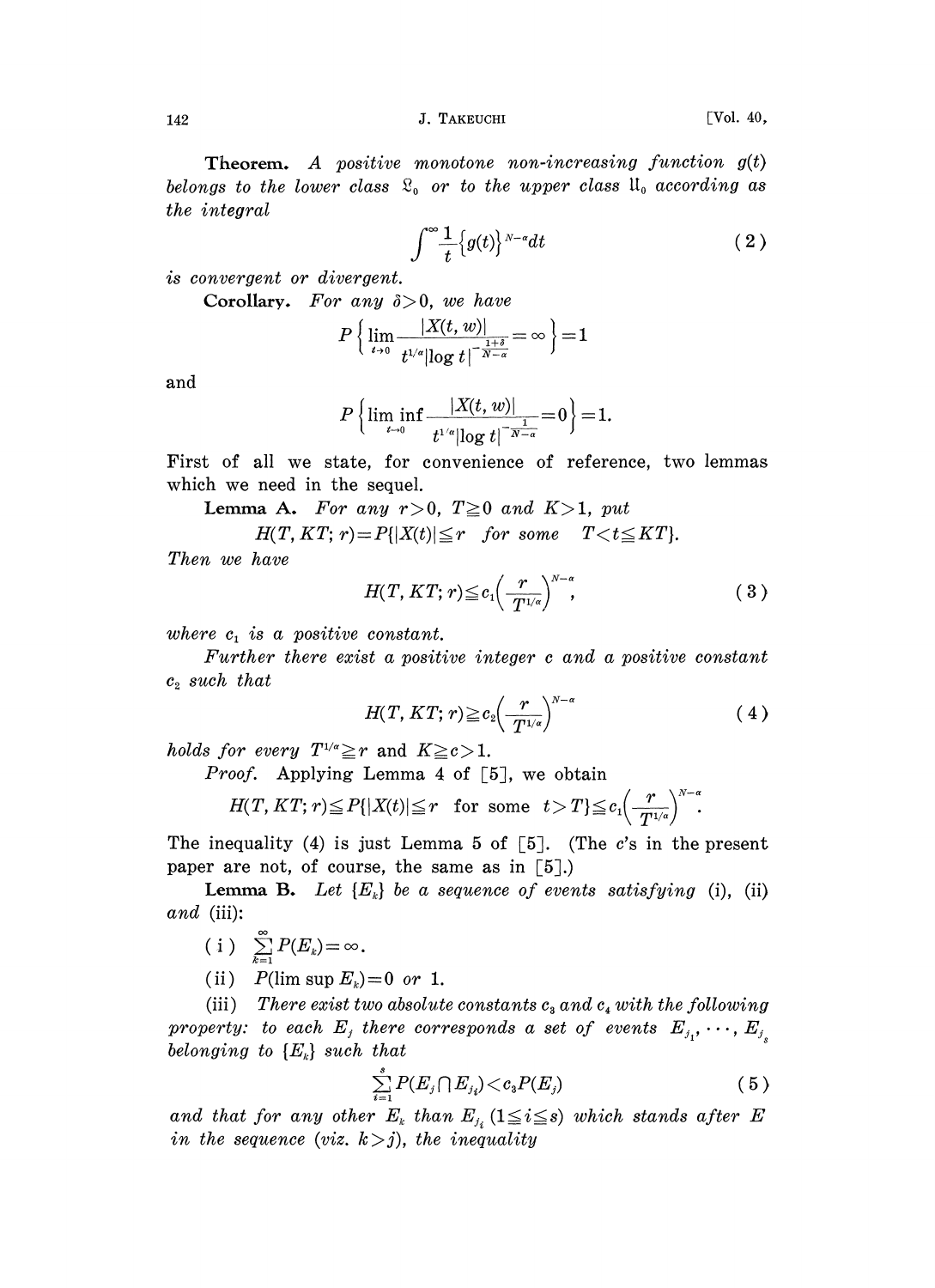$$
P(E_j \cap E_k) \lt c_4 P(E_j) P(E_k) \tag{6}
$$

holds. Under these conditions, infinitely many events  $E_k$  occur with probability 1.

Proof. Because of (ii), it is sufficient to prove that  $P(\limsup$  $E_k$ ) > 0, that is,  $P(\bigcup_{k=1}^{\infty} E_k)$  > 0 as  $h \to \infty$ . Suppose that this is not true. Then for any  $\varepsilon \! > \! 0$ , there exists some  $h$  such that  $P(\bigcup E_k) \! < \! \varepsilon$ . On the contrary,  $\sum_{k=1}^{\infty} P(E_k) = \infty$  by virture of (i). Hence we can find an integer  $n>h$  such that

$$
1<\sum_{k=h}^{n}P(E_{k})\leqq2.\hspace{1.5cm} (7)
$$

Using (iii), we obtain

$$
\sum_{h \leq j < k \leq n} P(E_j \cap E_k) \leq c_3 \sum_{j=h}^n P(E_k) + c_4 \sum_{h \leq j < k \leq n} P(E_j) P(E_k) \\ \leq 2c_3 + 1/2 \cdot c_4 \cdot 2^2 = c_5. \tag{8}
$$

Chung-Erdös [1] proved the following inequality: Let  ${F_k}$ ,  $k=1, \dots, n$ , be an arbitrary sequence of events. Then

$$
2P(\bigcup_{k=1}^{n} F_k) \cdot \sum_{1 \leq j < k \leq n} P(F_j \cap F_k) \geq (\sum_{k=1}^{n} P(F_k))^2 - P(\bigcup_{k=1}^{n} F_k) \cdot \sum_{k=1}^{n} P(F_k)
$$
 holds. Applying this to our  $\{E_k\}$ ,  $h \leq k \leq n$ , we have by (7) and (8)  $2 \varepsilon c_5 \geq 1 - 2 \varepsilon$ .

Since  $\varepsilon$  may be taken arbitrarily small, this inequality is absurd. This completes the proof.

We are now ready to prove the Theorem. The method of the proof is somewhat routine and similar arguments are discussed in detail in  $\lceil 5 \rceil$ ; so we sketch it here.

For any positive integers  $k$ , we set

$$
\overline{E}_k = \{w; |X(t)| \leq c^{\frac{-k+1}{\alpha}} g(c^{-k+1}) \text{ for some } c^{-k} < t \leq c^{-k+1}\}
$$
  

$$
E_k = \left\{w; |X(t)| \leq t^{1/\alpha} g\left(\frac{1}{t}\right) \text{ for some } c^{-k} < t \leq c^{-k+1}\right\}
$$

and

$$
\underline{E}_k = \{w; |X(t)| \leq e^{-k/\alpha} g(e^{-k}) \text{ for some } e^{-k} < t \leq e^{-k+1} \}.
$$
  
Then it follows from Lemma A

$$
P(\bar{E}_k) \leqq c_1 \{g(c^k)\}^{N-\alpha} \tag{9}
$$

and

$$
P(\underline{E}_k) \geq c_2 \{c^{-1/\alpha} g(c^k)\}^{N-\alpha} \tag{10}
$$

provided that  $g(c^k) \leq 1$ .

Assume that the integral in (2) converges. Then we can show  $g(t) \in \mathcal{Q}_0$  by means of (9) and the Borel-Cantelli Lemma.

In the same way, when the integral diverges, it is seen by (10) that

$$
\sum_{k=1}^{\infty} P(E_k) \geq \sum_{k=1}^{\infty} P(E_k) \geq O(1) \int_{1}^{\infty} \frac{1}{t} \left\{ g(t) \right\}^{N-\alpha} dt = \infty.
$$